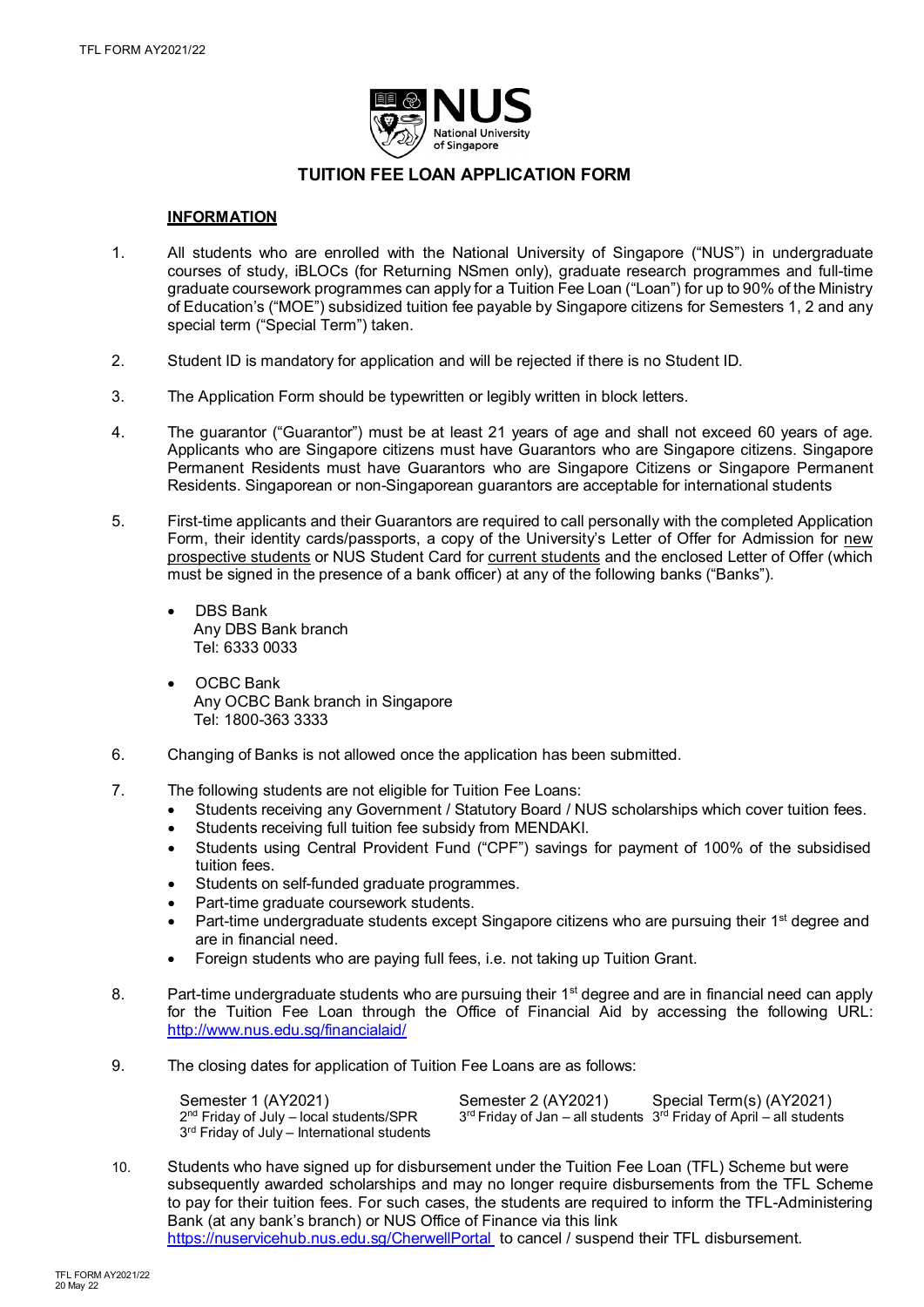**APPLICATION FORM FOR TUITION FEE LOAN ("TFL") FROM NATIONAL UNIVERSITY OF SINGAPORE ("NUS")**<br>(Please bring this form, the NUS's Letter of Offer for Admission (<u>for new prospective students only</u>) or NUS Student Card (<u>for</u>

| <b>Instructions</b> 1. The application form should be typewritten or legibly written in block letters. |  |  |  |  |  |  |  |  |  |  |  |
|--------------------------------------------------------------------------------------------------------|--|--|--|--|--|--|--|--|--|--|--|
|--------------------------------------------------------------------------------------------------------|--|--|--|--|--|--|--|--|--|--|--|

2. The Guarantor must be at least 21 years of age and not over 60 years. Borrower who is a Singapore citizen must have a Singapore citizen Guarantor. 3. The borrower may apply for the TFL at any one of the Agent Banks but changing of Agent Banks is not allowed once an application has been submitted. **4. THE BORROWER AND GUARANTOR MUST SIGN THE ENCLOSED LETTER OF OFFER IN THE PRESENCE OF A BANK OFFICER.**

| <b>Particulars of Borrower</b><br>Name as in NRIC/Passport: Mr/Mdm/Miss<br>(please underline surname) |                                                                                               |                                       | <b>Marital Status</b>                                 | Date of Birth                                                        |                            |
|-------------------------------------------------------------------------------------------------------|-----------------------------------------------------------------------------------------------|---------------------------------------|-------------------------------------------------------|----------------------------------------------------------------------|----------------------------|
| NRIC/Passport No                                                                                      | Fin No (for international student):                                                           |                                       |                                                       | Passport Expiry Date                                                 | Country of Issue           |
| Citizenship                                                                                           |                                                                                               | <b>Email Address</b>                  |                                                       |                                                                      |                            |
| <b>Permanent Home Address</b>                                                                         |                                                                                               |                                       |                                                       | Mobile Phone Number                                                  | Residential Tel No         |
| Postal Address in Singapore                                                                           |                                                                                               |                                       |                                                       |                                                                      | <b>Residential Tel No</b>  |
| <b>Education Details</b>                                                                              |                                                                                               |                                       |                                                       |                                                                      |                            |
| Name of Faculty<br>Postgraduate (P)<br>Full-time                                                      | Type of Course<br>Undergraduate (U)<br>Part-time                                              | <b>Student ID (Mandatory)</b>         |                                                       | Length of Course<br>Year of Admission to NUS current Course of Study | Course/Year of Study       |
| Please indicate the Bank you wish to obtain the Loan from:                                            |                                                                                               |                                       |                                                       | DBS Bank                                                             | OCBC Bank                  |
| Do you have an existing Tuition Fee Loan with any of the above banks under NUS?                       |                                                                                               |                                       |                                                       | Yes                                                                  | No                         |
| If yes, please indicate the bank:                                                                     |                                                                                               |                                       |                                                       | DBS Bank                                                             | <b>OCBC Bank</b>           |
| Amount of financing required :                                                                        |                                                                                               |                                       |                                                       |                                                                      |                            |
|                                                                                                       | Maximum loan allowable for the whole course or remaining course of study                      |                                       |                                                       | Financing required with effect from:<br>Semester 1, AY2021/22        |                            |
|                                                                                                       | 80% / 50% / 30% * of the SC subsidized tuition fees payable for the remaining course of study |                                       |                                                       | Semester 2, AY2021/22                                                |                            |
| Fixed loan amount of<br>(two semesters per year)                                                      |                                                                                               | per semester for<br>fees per semester | years<br>subjected to maximum of 90% of SC subsidized | Special Term 1, AY2021/22<br>Special Term 2, AY2021/22               |                            |
| *Delete where not applicable                                                                          |                                                                                               |                                       |                                                       |                                                                      |                            |
| <b>Particulars of Guarantor</b>                                                                       |                                                                                               |                                       |                                                       |                                                                      |                            |
| Name as in NRIC/Passport: Mr/Mdm/Miss<br>(please underline surname)                                   |                                                                                               |                                       | Date of Birth (21 to 60 years old)                    |                                                                      | Race                       |
| NRIC/Passport No<br>Passport Expiry Date                                                              |                                                                                               | Country of Issue                      | Citizenship                                           | <b>Highest Education Standard Passed</b>                             |                            |
| <b>Marital Status</b>                                                                                 | Relationship to Borrower                                                                      |                                       | Occupation                                            | <b>Email Address</b>                                                 |                            |
| Permanent Home Address (In Singapore)                                                                 |                                                                                               |                                       | Mobile Phone Number (In Singapore)                    |                                                                      | Home Tel No (In Singapore) |
| Overseas Home Address (For foreigners only, PRCs to complete in Hanyu Pinyin)                         |                                                                                               |                                       |                                                       | Overseas Home Tel No                                                 | Overseas Mobile Tel No     |
| Name & Address of Employer                                                                            |                                                                                               | Years with Current Employer           |                                                       | Office Tel No                                                        |                            |
| Are you a guarantor to any other loan? If yes, please furnish the following details:                  |                                                                                               |                                       |                                                       |                                                                      |                            |

| Name of<br>≀ Borrower | Lender<br>\lame_ot l | Tvpe of Facility | Amount Guaranteed |
|-----------------------|----------------------|------------------|-------------------|
|                       |                      |                  |                   |
|                       |                      |                  |                   |
|                       |                      |                  |                   |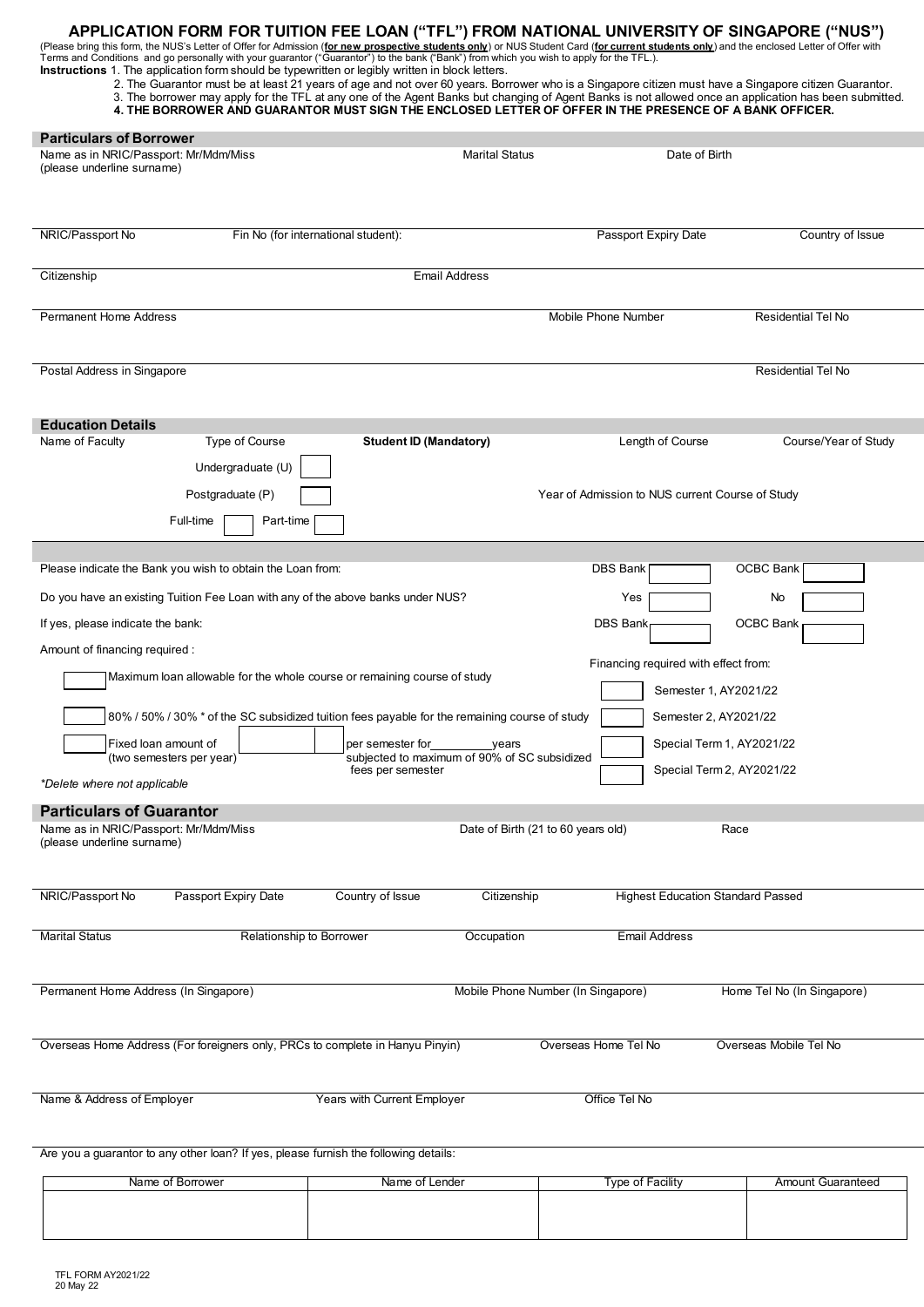## **Declaration by Borrower**

In consideration of the Bank agreeing to grant me the TFL on behalf of NUS at my request, I hereby:

- i. declare that (a) I am not a bankrupt; (b) the information given in this application is true and correct; (c) I have not willfully withheld any material fact; and (d) I have understood all the terms & conditions governing this TFL Agreement;
- ii. consent to the collection, use, disclosure and processing of my personal data relating to and in connection with me (whether contained in this application or otherwise), any and all information and particulars of my accounts/facilities with the Bank (whether held alone or jointly), any transaction or dealings between me and/or NUS and the Bank, my credit standing and financial position, in accordance with the terms & conditions governing this TFL Agreement;
- iii. acknowledge that my personal data provided under this application and in the course of performance of this TFL Agreement constitutes personal data as contemplated under the NUS Personal Data Notice and Consent accepted by me upon admissions and registration with NUS and will be subject to the terms of the NUS Student Data Protection Policy, as may be amended, supplemented or substituted by NUS from time to time; and
- iv. further agree and consent to the terms of OCBC Bank's Data Protection Policy or DBS Bank's Privacy Policy, as applicable, available at [www.ocbc.com/policies](http://www.ocbc.com/policies) or [www.dbs.com/privacy](http://www.dbs.com/privacy) respectively, or upon request at a branch.

| Signature of Borrower: the contract of the contract of the contract of the contract of the contract of the contract of the contract of the contract of the contract of the contract of the contract of the contract of the con                                                                                                            |                 |       |
|-------------------------------------------------------------------------------------------------------------------------------------------------------------------------------------------------------------------------------------------------------------------------------------------------------------------------------------------|-----------------|-------|
|                                                                                                                                                                                                                                                                                                                                           |                 |       |
| <b>Declaration by Guarantor</b>                                                                                                                                                                                                                                                                                                           |                 |       |
| I hereby:                                                                                                                                                                                                                                                                                                                                 |                 |       |
| declare that (a) I am not a bankrupt; (b) the information given in this application is true and correct; (c) I have not willfully withheld any material fact; and (d) I<br>Τ.<br>have understood all the terms & conditions governing this TFL Agreement;                                                                                 |                 |       |
| ii.<br>consent to the collection, use, disclosure and processing of my personal data relating to and in connection with me (whether contained in this application or<br>otherwise), any and all information and particulars of my accounts/facilities with the Bank (whether held alone or jointly), any transactions or dealings between |                 |       |
| me and/or NUS and the Bank, my credit standing and financial position, in accordance with the terms & conditions governing this TFL Agreement; and<br>iii.<br>further agree and consent to the terms of OCBC Bank's Data Protection Policy or DBS Bank's Privacy Policy, as applicable, available at                                      |                 |       |
| www.ocbc.com/policies or www.dbs.com/privacy respectively, or upon request at a branch.                                                                                                                                                                                                                                                   |                 |       |
|                                                                                                                                                                                                                                                                                                                                           |                 |       |
|                                                                                                                                                                                                                                                                                                                                           |                 |       |
| Signature of Guarantor: <b>Alternative Structure of Guarantor:</b>                                                                                                                                                                                                                                                                        |                 |       |
| Comments                                                                                                                                                                                                                                                                                                                                  | Recommended by: | Date: |
|                                                                                                                                                                                                                                                                                                                                           |                 |       |
|                                                                                                                                                                                                                                                                                                                                           | Approved by:    | Date: |
|                                                                                                                                                                                                                                                                                                                                           |                 |       |
|                                                                                                                                                                                                                                                                                                                                           |                 |       |
|                                                                                                                                                                                                                                                                                                                                           |                 |       |
| *delete if not applicable                                                                                                                                                                                                                                                                                                                 |                 |       |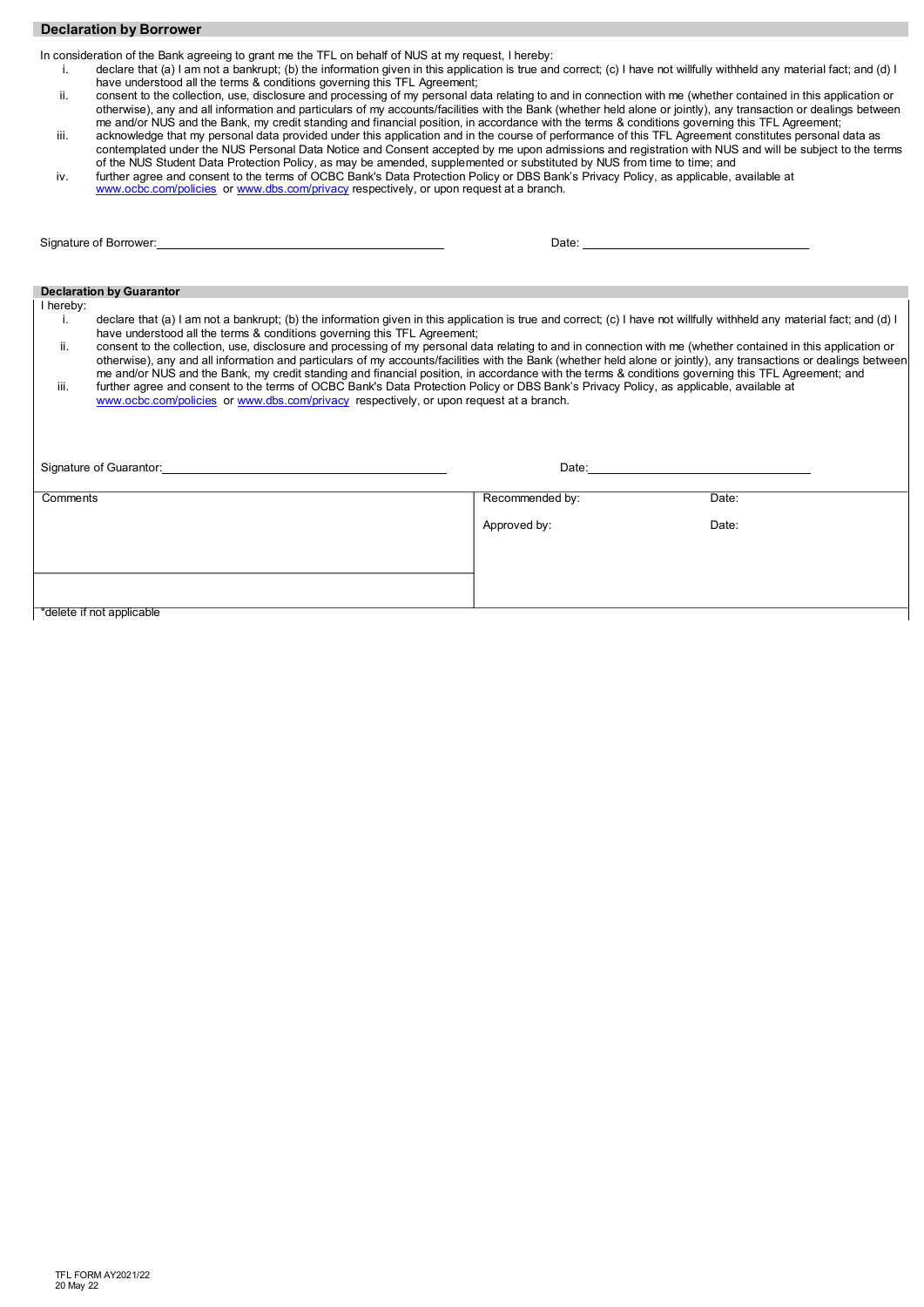## **Letter of Offer (For first time applicants only)**

## **Private & Confidential**

Date:

Name:

Address:

Dear Sir/Madam

# **Tuition Fee Loan**

1. We take pleasure in offering you, on behalf of the National University of Singapore ("NUS"), a tuition fee loan ("Loan") of up to the maximum allowed under the prevailing Tuition Fee Loans Scheme ("Scheme") for your whole course of study as prescribed by NUS (including repeat years, Honours year and Master of Architecture course, where applicable) or such other amount as may be determined by NUS. The Loan is subject to the following terms and conditions:

| a) | The Loan               | The Loan will be granted to you for your course of study at NUS in accordance with the<br>Scheme                                                                                   |
|----|------------------------|------------------------------------------------------------------------------------------------------------------------------------------------------------------------------------|
| b) | Interest Rate          | The average of the prime rates of the following banks DBS, OCBC and UOB, prevailing on<br>the first day of each quarter or such other rate as may be determined from time to time. |
| C) | Standard<br>Conditions | The terms & conditions ("Standard Conditions") overleaf relating to the Scheme for NUS,<br>which forms an indivisible part of this offer, shall apply.                             |
| d) | Guarantee              | The principal amount of the Loan and interest shall be fully quaranteed by                                                                                                         |
|    |                        | (holder of identity card/passport)                                                                                                                                                 |
|    |                        | )("Guarantor") of<br>no.                                                                                                                                                           |
|    |                        | (Address).                                                                                                                                                                         |

2. We trust that the above terms and conditions are acceptable to you and your Guarantor. Kindly confirm your acceptance by bringing both the application form and this letter and calling at any one of our branches of your choice with your Guarantor to sign this letter of offer. Please also bring your identity card/passport and that of the Guarantor's for our verification.

3. We look forward to being of service to you.

Yours faithfully,

| Name & Designation: |  |
|---------------------|--|
| Name of Bank:       |  |
|                     |  |

Loan upon the aforesaid terms and conditions.

("Borrower") hereby confirm my acceptance of the offer of the

(to be signed in front of a bank officer)

| Name & NRIC/Passport No: |
|--------------------------|
| Date of Acceptance:      |

In consideration of NUS agreeing to my request to grant the Loan to the above named Borrower on the terms and conditions set out above, I hereby irrevocably and unconditionally guarantee as principal debtor and not as Surety only, the payment on demand of all sums of money which may from time to time be due and owing by the Borrower in respect of the Loan or any increase or variation in the amount thereof (including without limitation, interest and additional interest). This guarantee shall be a continuing security to NUS notwithstanding any indulgence given by NUS to the Borrower or the death, insanity, bankruptcy or other disability or personal incapacity of the Borrower or of myself, and my liability shall not be abrogated or affected by reason of the fact that the transaction affecting the sums of money hereby secured is void, voidable or unenforceable for any reason whatsoever. For the avoidance of doubt, I confirm that legal action in respect of the Loan need not first be commenced against the Borrower prior to commencing legal action against me in respect of my guarantee.

Signed by the Guarantor

(to be signed in front of a bank officer)

Name & NRIC/Passport No: Date:

**File Ref:**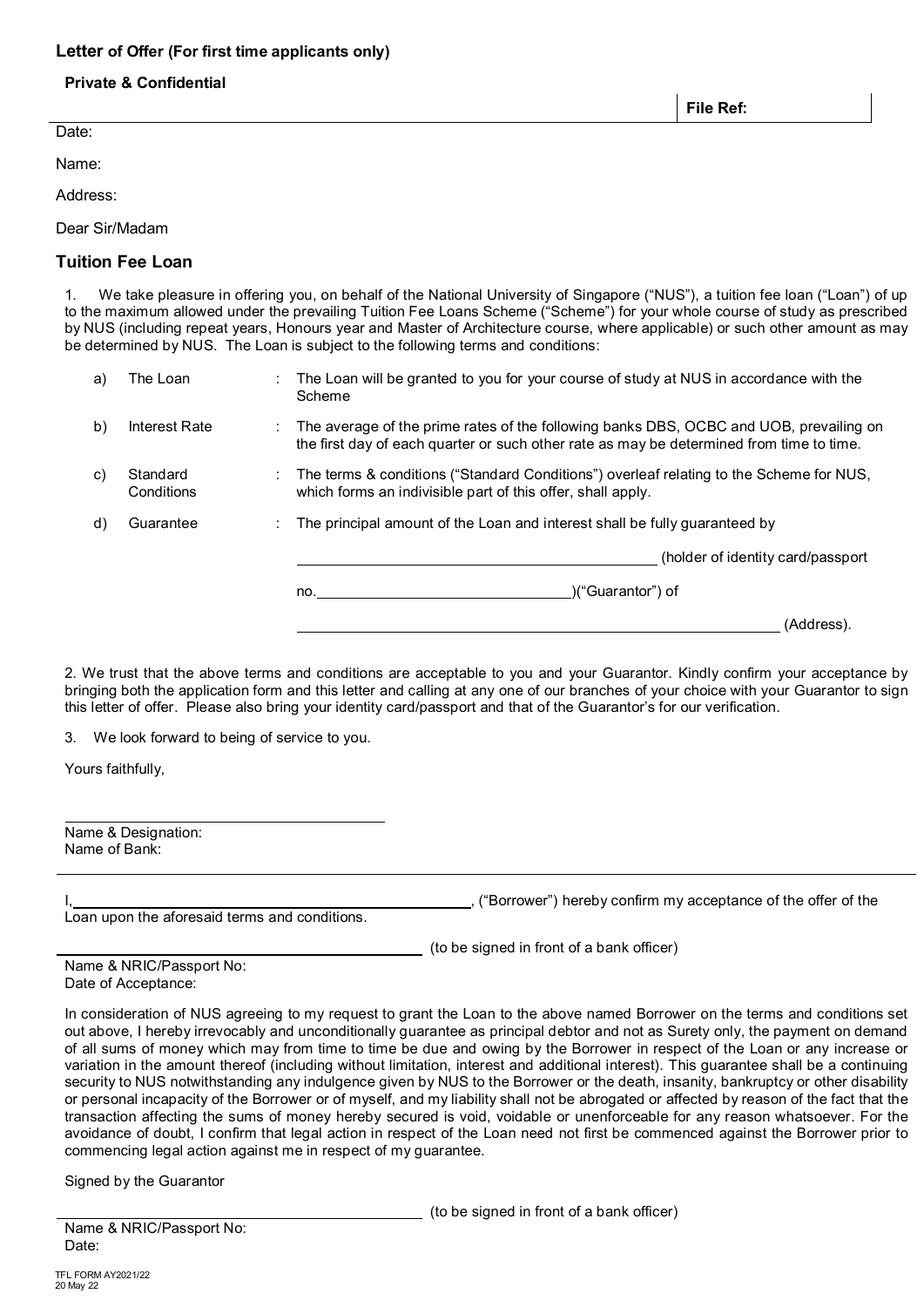**TERMS & CONDITIONS ("STANDARD CONDITIONS") RELATING TO THE TUITION FEE LOANS SCHEME FROM NATIONAL UNIVERSITY OF SINGAPORE ("NUS")**

**1 NO MULTIPLE FINANCING**<br>Once the Tuition Fee Loan (the "Loan") is granted by any participating bank ("the Bank"), the borrower ("Borrower") shall not make any application for Tuition Fee Loans to any<br>other participating

DEATH**, INSANITY, BANKRUPTCY OR ANY DISABILITY OF GUARANTOR**<br>In the event of the death, insanity, bankruptcy or any disability of the guarantor ("Guarantor") during the period before full repayment of the Loan and interest

### **3 DISBURSEMENT**

The Loan will be credited directly into the Borrower's account with NUS on such date(s) and in such amount and manner as shall be specified by NUS.

#### **4 INTEREST COMPUTATION**

Interest at the average of the prime rates of the following banks, DBS, OCBC, and UOB, prevailing on the first day of each quarter or at such other rates as may be determined from time to time will be chargeable on the Loan after graduation. Borrowers are to take note of the interest commencement date upon graduation as the University does not inform borrowers of their respective interest commencement date. For Borrowers (excluding medical or dental students) who graduate at the end of the following Semester, interest will be chargeable with effect from the following dates:

Graduation interest chargeable with effect from interest chargeable with effect from interest chargeable with effect from interest of the year following graduation  $\sim 1^{\rm st}$  May of the year following graduation Semester I<br>
Semester II - 1st October in the year of graduation<br>
Semester II - 1<sup>st</sup> October in the year of graduation<br>
Special Term 3 - 1<sup>st</sup> November in the year of graduation Special Term 3 - 1st November in the year of graduation<br>Special Term 4 - 1st November in the year of graduation<br>Special Term 4

- 
- 
- 1<sup>st</sup> December in the year of graduation

For these purposes, "graduation" shall be deemed to have taken place when the Borrower passes the Final Examination (Main or Re-Examination) or is deemed to have fulfilled all the requirements for the award of the degree. Interest is computed on a monthly rest basis and based on a 365-day year. In the event that the Borrower leaves NUS without completing his/her course of study ("non-completion") interest will be chargeable with effect from the first day of the month immediately following the month in which notification of such non-completion is given to the Bank.

#### **5 VARIATION OF LOAN QUANTUM**

In the event that the Borrower does not require any loan for any particular year or wishes to vary the Loan quantum, he/she shall notify the Bank and NUS in writing no later than 31st May preceding that academic year in question. The Borrower shall only vary the Loan quantum on a yearly basis and shall not vary it on a Semester basis.

**REPAYMENT**<br>Repayment may be made in one lump sum or by equal monthly instalments comprising both principal and interest and payment of the lump sum or first monthly instalment shall<br>be made not later than 2 years from the

In the event that the Borrower leaves NUS without completing his/her course of study or if any information of this application is found to be incorrect, the Loan outstanding shall become immediately due and payable, subject to the Bank's right to exercise its option to allow such repayment by monthly instalments on such terms and conditions as it deems fit.

### **6A TERMINATION**

NUS may at any time terminate this Agreement and/or the Loan without giving any reason therefor by giving one (1) month's notice in writing to the Borrower and/or the Guarantor and thereupon the whole of the monies already advanced and paid to the Borrower, pursuant to this Agreement or any other loan agreement(s) relating to any other loan(s) comprising the Loan, together with all other charges and amounts due from the Borrower, shall become immediately repayable.

#### **6B COMPLIANCE AND SANCTIONS**

- The Borrower and Guarantor agrees that NUS may at any time with immediate notice, without the Borrower and Guarantor's prior consent, suspend or terminate the administration of a Loan with a Borrower and take any action as NUS considers appropriate, for such duration as NUS may determine in its sole and absolute discretion without incurring any liability if NUS has reasonable grounds to suspect that:
	- (a) the provision of the Loan and/or release of the facility may breach any applicable laws relating to anti-money laundering, anti-corruption, counterterrorism,<br>anti-bribery, anti-fraud, tax evasion, embargoes, reporting
	- (b) the Loan involves any Restricted Person (natural, corporate or governmental) or any person that is connected, directly or indirectly, to any person that is sanctioned under economic and trade sanctions; and/or
	- (c) the Loan may directly or indirectly involve the proceeds of, or the facility released may be applied for the purposes of, conduct which is unlawful in any country (including but not limited to any purpose that would violate any Sanctions or that would fund, facilitate or finance any activities, business or transactions of, or with, any Restricted Person or any Sanctioned Country).

For the avoidance of doubt, the terms of this Clause 6B apply in addition to and do not derogate from any of the terms set forth in this Agreement.

- 6B.2 For the purpose of this Clause 6B:
	- (a) "Restricted Person" means, at any time: (1) any person listed in any Sanctions related list of designated persons maintained by a Sanctions Authority; (2) any person operating, organised, resident, incorporated, registered or legally domiciled in a Sanctioned Country; or (3) any person controlled or majority owned<br>by, or acting on behalf of or under the direction of, a person d
	- (b) "Sanctioned Country" means, at any time, a country or territory which is the subject or target of any comprehensive or country-wide or territory-wide Sanctions,
	- including but not limited to North Korea, Iran, Syria, Cuba and Crimea region of the Ukraine;<br>(c) "Sanctions" means any trade, economic or financial sanctions, embargoes or restrictive measures or related laws or regul administered or enforced from time to time by: (1) the United States government, including those administered by the Office of Foreign Assets Control of the U.S. Department of the Treasury or the U.S. Department of State; (2) the United Nations Security Council; (3) the European Union and any European Union<br>member state; (4) the United Kingdom; (5) the Monetary Authority of Si of doubt, such government authority having jurisdiction over (x) the Borrower or (y) transaction(s) contemplated by this Agreement or the Loan documents), (each, a "**Sanctions Authority**").

#### **7 FEES PAYABLE**

The Borrower shall pay: 7.1 All costs, fees, expenses and other charges legal or otherwise including stamp duty incurred in the preparation and execution of any document(s) required by the Bank under the provisions hereof; and

- 
- 7.2 All legal fees as between solicitors and clients and other costs and disbursements in connection with demanding and enforcing payment of monies due hereunder and/or any of the covenants, undertakings, stipulations, terms and conditions contained herein; and the Bank reserves the right to debit the Borrower's account with the same.

### **8 DEFAULT OF LOAN**

The Loan and interest thereon or any part thereof for the time being outstanding and unpaid and all other charges and monies payable hereunder shall on demand become due and payable by the Borrower in any of the following events of default:

- 8.1 If the Borrower defaults in the payment of any of the instalments of the Loan and interest thereon or any part thereof on the due date or dates or in the payment of any other monies hereby covenanted to be paid.
- 8.2 If the Borrower commits or threatens to commit a breach of any of the covenants, undertakings, stipulations, terms and conditions contained herein.
- 
- 8.3 If the Borrower enters into any arrangement or composition for the benefit of creditors or has a receiving or adjudication order made against him/her.<br>8.4 If a situation has arisen or there has been a material change i

8.5 If the Borrower fails to furnish another Guarantor as required in Clause 2 within one month of the death, insanity, bankruptcy or disability of the Guarantor or such longer period as the Bank may allow.

#### **9 ADDITIONAL INTEREST**

In the event of default by the Borrower to pay the Loan and interest thereon or any part thereof on the due date or dates, then, and without prejudice to the remedies of the Bank<br>and hereunder, the Borrower shall pay addit of each instalment. When the Loan and interest thereon and all monies payable hereunder become due and payable by the Borrower in the event of his/her default and upon<br>demand by the Bank, the Borrower shall pay to the Bank the outstanding loan, interest (inclusive of additional interest aforesaid) and other monies due and owing to the Bank until the date of full settlement.